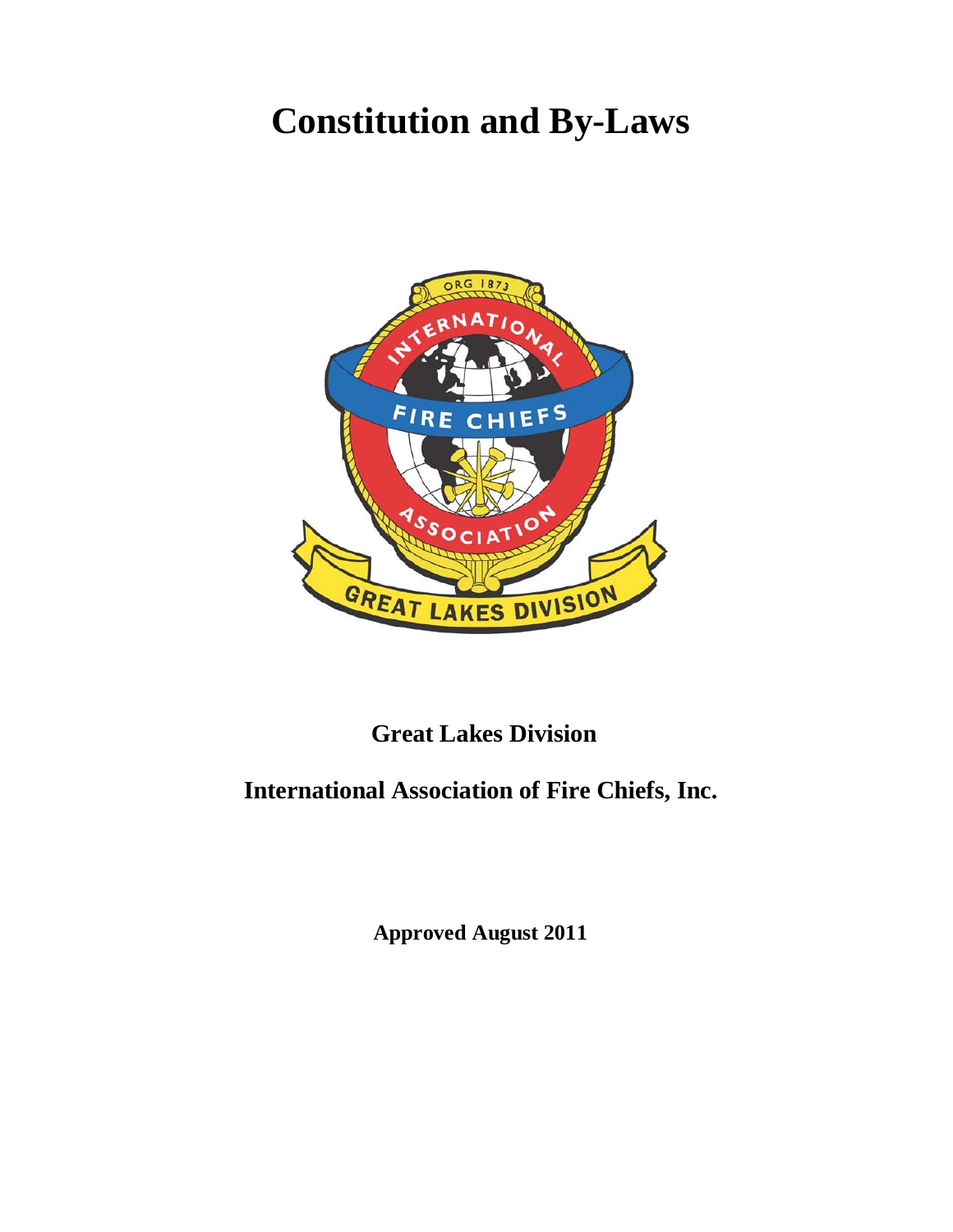## **Constitution and By-Laws**

## **Article I. Name**

#### **Section 1.1 - Name**

The name of the corporation shall be Great Lakes Division of the International Association of Fire Chiefs, Inc., hereinafter referred to as "Corporation".

## **Article II. Purposes**

#### **Section 2.1 - Purposes**

The purposes of the Corporation, along with those stated in the Articles of Incorporation, are to provide leadership to career and volunteer chiefs, chief fire officers and managers of emergency service organizations throughout the Great Lakes region, through vision, information, education, services and representation to enhance their professionalism and capabilities. To carry out this purpose the corporation may:

- A. Conduct research and studies of major problems affecting the fire service within the Great Lakes region.
- B. Develop and effectuate an active program dedicated to the continual well-being of the fire service.
- C. Serve as the recognized organization for the exchange of ideas, information, knowledge and experience in areas affecting the safety of life and property from fire.
- D. Encourage and develop public education in fire prevention for the preservation of human life and material resources from destruction by fire.
- E. Cooperate with all organizations to promote programs that further the goals and objectives of the fire service.
- F. Support and encourage the delivery of pre-hospital emergency medical services by the fire service to relieve human trauma.
- G. Conduct or engage in other activities which will effectuate the purposes of the Corporation.

## **Article III. Headquarters**

## **Section 3.1 - Headquarters**

The headquarters of the Corporation shall be at the office of the duly elected Secretary/Treasurer or at such other location as the board of directors shall decide.

## **Article IV. Membership**

## **Section 4.1 - Geographic Area**

Corporation membership shall include individuals and fire/EMS departments from the following states: Illinois, Indiana, Michigan, Minnesota, Ohio and Wisconsin.

## **Section 4.2 - Types of Memberships**

The membership of the Corporation shall consist of: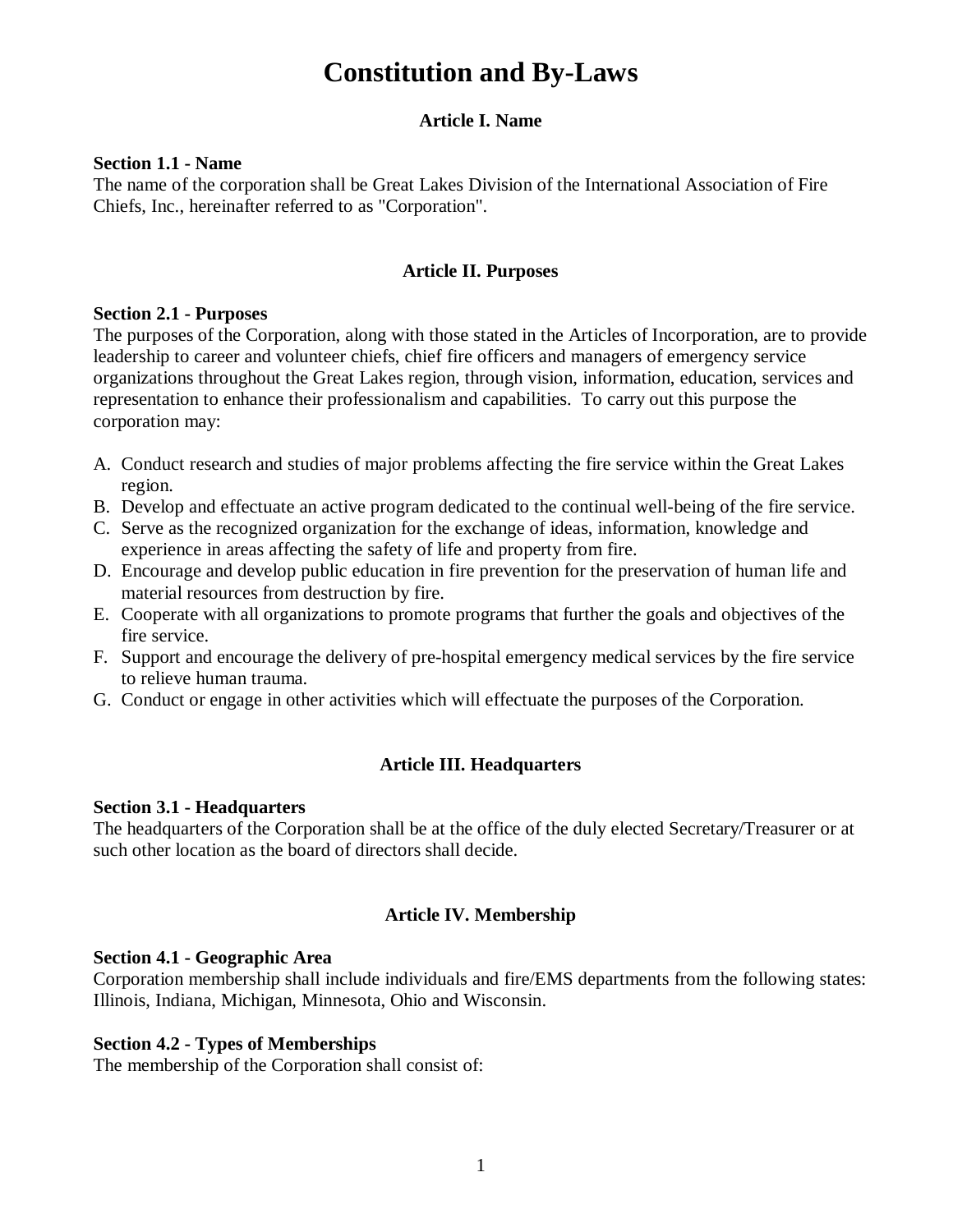A. Regular Members. Regular members shall include:

1. The chief of the department and all chief officers, as designated by the chief, of regularly organized public, private, governmental or industrial fire departments.

2. State and provincial fire marshals.

3. Fire commissioners and/or fire directors who devote full time to administrative and fire fighting operations and all Regular members in retirement. Regular members shall be entitled to vote on all matters requiring a vote unless otherwise prohibited by the Articles of Incorporation or Bylaws. Regular members who become ineligible for membership as the result of the consolidation of their departments or sources of eligibility with another organization shall be allowed to maintain Regular membership so long as they remain in the department or organization resulting from such consolidation.

B. Associate Members. Associate members shall be individuals interested in the goals and objectives of the Corporation and shall include:

1. Fire service personnel who are of rank or position other than that described in Article II, Section 4.2 A.

2. Professors, instructors and technical staff members of accredited colleges, universities and academies, engaged in teaching or researching in the field of fire science and/or fire administration.

3. Those individuals engaged in fire related governmental research programs, and similar agencies engaged in research or in the establishment of better fire services administration and management technology.

4. Persons who have made a significant contribution to the science and practice of fire administration. Associate members shall be entitled to participate in the Corporation, except they are not eligible to hold elective office, serve on the board of directors or have voting privileges.

C. Life Members. Life membership shall include Regular and Associate members who have retired from the fire service, provided they have been members of the Corporation continuously for ten (10) years and further provided they are not identified with fire protection commercially or have become a chief, assistant chief, commissioner, fire marshal or fire director of another public, government or industrial fire department or any other services that would make them eligible for either Regular or Associate membership. Life membership may be obtained by application to and on certification from the executive director of the IAFC. Life members shall be entitled to vote on matters unless prohibited by the constitution, but shall not be entitled to hold elective office or serve on the board of directors. Life members shall not pay annual dues.

D. Honorary Life Member. Honorary life membership may be conferred upon any person who has rendered conspicuous service to the Corporation, its aims and purposes, provided that membership shall be recommended by the board of directors and receive a majority vote of the members present and voting at the annual conference. Honorary life members shall be entitled to participate fully in the affairs of the Corporation with the exception of holding elective office, serving on the board of directors and voting privileges. Honorary Life members shall not pay dues.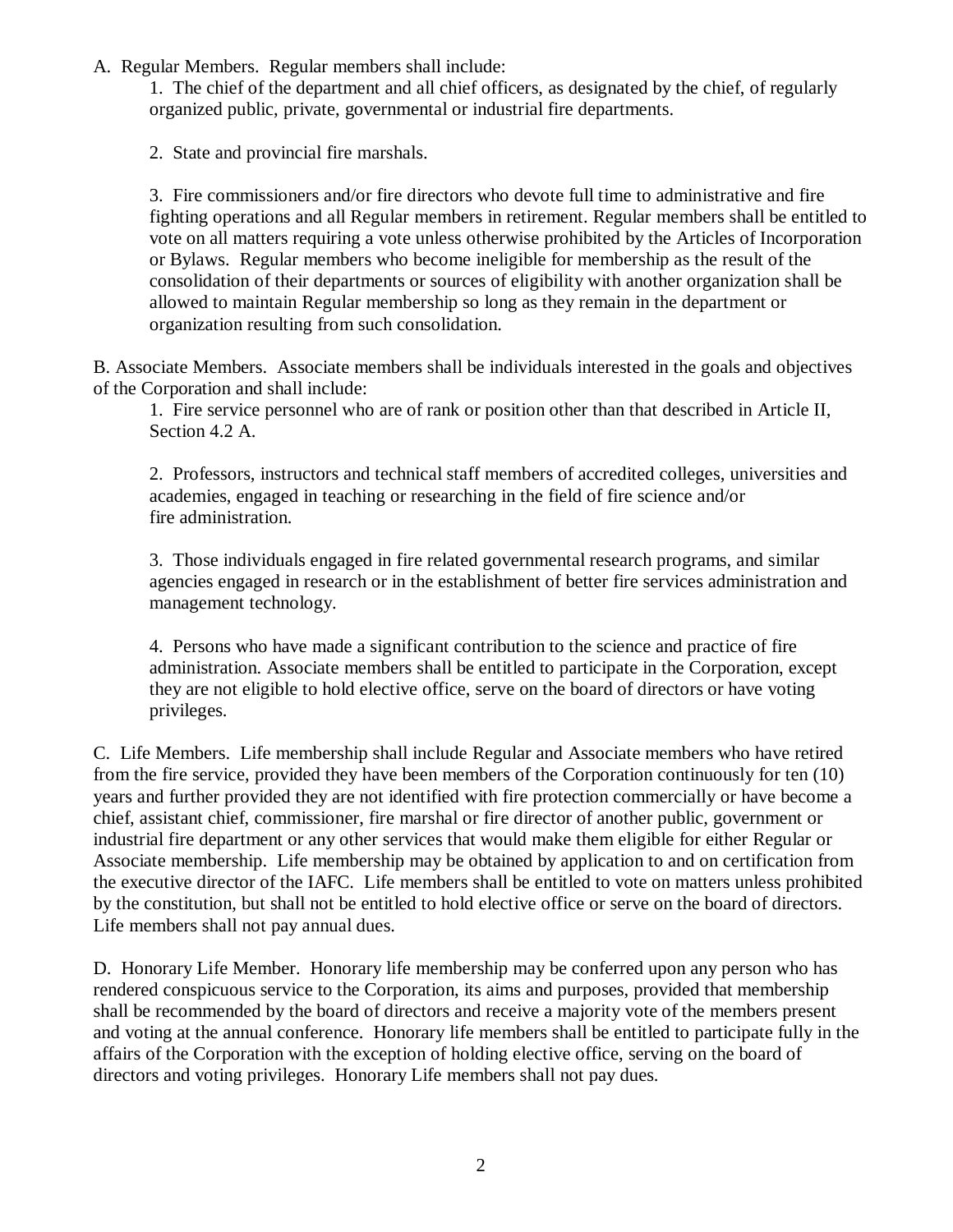E. Sustaining Members. Sustaining membership shall be granted to individuals and/or businesses engaged in the manufacture or sale of emergency apparatus, supplies or emergency services upon payment of an annual fee, which shall be determined by the board of directors. Sustaining members shall be entitled to participate fully in the affairs of the Corporation with the exception of holding elective office, serving on the board of directors and voting privileges.

F. Departmental Members. Departmental membership shall include those fire/EMS departments serving populations of 10,000 or less. Departmental members shall be entitled to the same privileges as a Regular member with the exception of serving in elected positions. Dues for departmental members shall be the same as for Regular members.

G. Affiliate Members. Affiliate members shall be persons interested in the affairs of the Association and the fire service who are not eligible for Regular membership. Affiliate members shall be entitled to participate in the Association, except they are not eligible to hold elective office, serve on the board of directors or have voting privileges. Membership services for Affiliate members will be less than those afforded Regular and Associate members.

#### **Section 4.3 - Dues and Assessments**

Membership dues, in the corporation, shall be determined by the board of directors, subject to the approval of two-thirds  $(2/3)$  of the members present and voting at the annual or special meeting. Payment of dues shall be a requirement for membership, except for life members and honorary life members, and are due and payable by the member's renewal date. The board of directors shall have the power to levy and collect an assessment from the members in an amount sufficient to defray the expenses of the annual meeting of the members, should such an assessment be necessary in the opinion of the board of directors. The maximum amount that may be assessed against each member shall be limited to \$20.00 per year unless a greater amount is approved by a favorable vote of at least two-thirds (2/3) of the members actually voting. No member in arrears for dues or assessments shall be eligible to vote or attend meetings of the members. Any member whose dues or assessment is more than ninety (90) days past due shall, after notice of such arrearage, have his or her name removed from the membership roll and mailing list.

## **Section 4.4 - Membership in International Association of Fire Chiefs**

No individual or department that is not a member of the International Association of Fire Chiefs shall be eligible for membership in the Corporation. An individual or department may not hold a type of membership in the Corporation that differs from their type of membership in the International Association of Fire Chiefs.

## **Article V. Meetings of Members**

#### **Section 5.1 - Annual Meeting**

An annual meeting of the members shall be held at a time and location as determined by the board of directors for the purpose of electing officers and for the transaction of such other business as may come before the meeting.

## **Section 5.2 - Special Meetings**

Special meetings of the members may be called by the President, board of directors, or not less than one-third (1/3) of the members having voting rights. The time and location of special meetings shall be determined by the president and approved by the board of directors, and no business other than that for which the special meeting is called for may be conducted.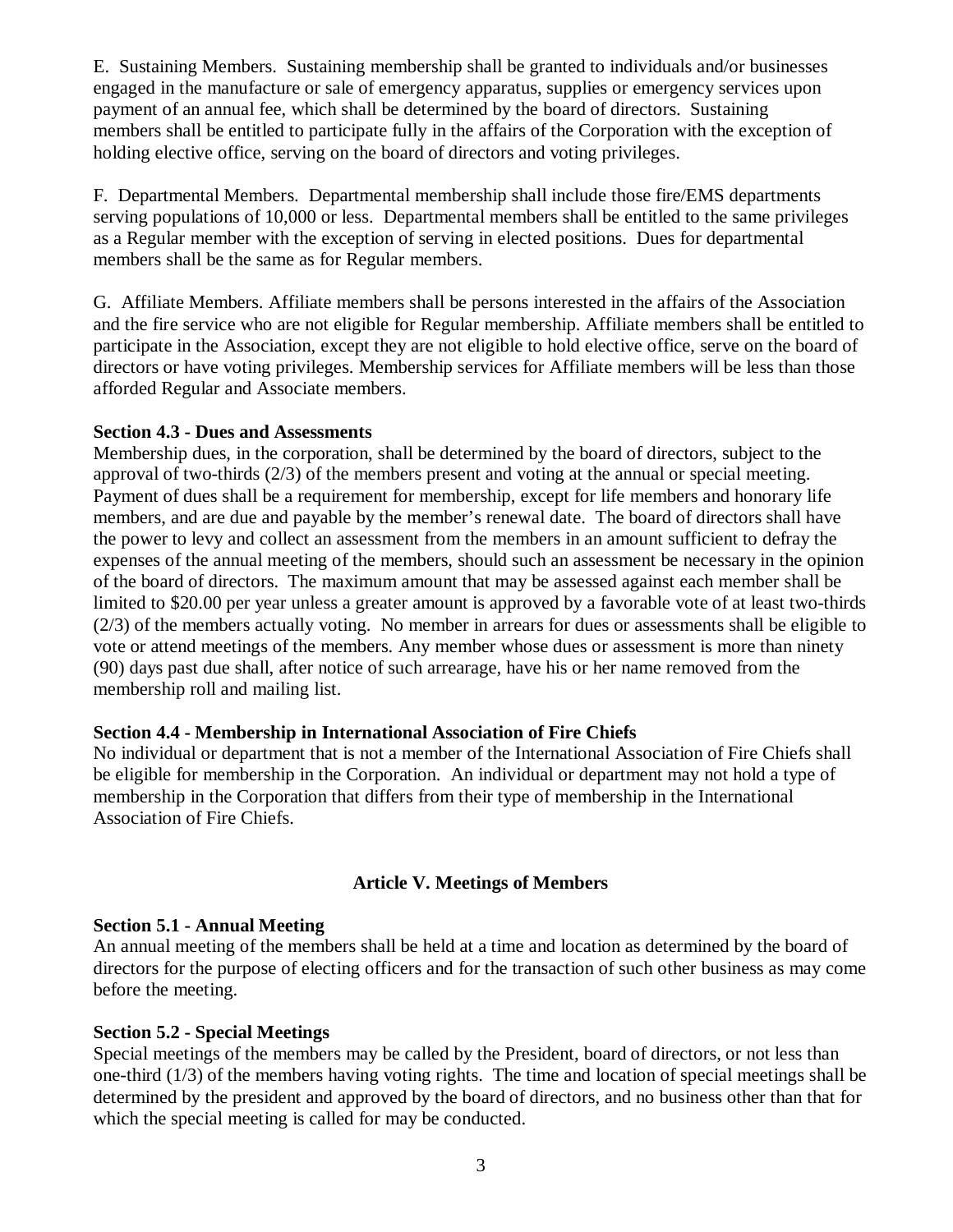#### **Section 5.3 - Notice of Meetings**

The times and places of meetings of the members shall be published in the Trumpet at least thirty (30) days prior to the meeting's date. For special meetings, the notice shall include the meeting's purpose.

#### **Section 5.4 - Quorum**

Five per cent (5%) of the persons qualified to vote as members shall be present at a meeting to constitute a quorum.

#### **Section 5.5 - Proxies**

Members may not cast votes on any matter by proxy.

#### **Section 5.6 - Voting List**

The Secretary/Treasurer shall maintain a complete and accurate list of all members entitled to vote at any meeting of the members which may be inspected by any member, for any purpose, at any reasonable time.

#### **Section 5.7 - Expenses**

Expenses for all annual and special meetings of the members shall be approved by the board of directors.

#### **Section 5.8 - Rules of Order**

Robert's Rules of Order or such other rules as adopted by the presiding officer shall be the authority for all rules of order at meetings of the members, and the President, or his/her delegate, shall be the presiding officer of meetings of the members.

#### **Section 5.9 - Ballots by Mail**

In the event of an urgent question arising which necessitates an expression of opinion by the membership and such question is not of sufficient importance to summon a special meeting of the members, the president shall have authority to instruct the Secretary/Treasurer to have printed and mailed to each member entitled to vote a ballot, and to name a date upon which said ballot shall be returned to the Secretary/Treasurer. The president shall appoint three (3) members of the board of directors to count said ballots and report the results to the president. All ballots shall be preserved until the close of the next annual meeting of the members in the event that a recount should be required.

#### **Article VI. Board of Directors**

#### **Section 6.1 - General Powers**

The control and management of the affairs of the Corporation shall be vested in its board of directors. Directors must be members of the Corporation.

#### **Section 6.2 - Directors**

The Board of directors shall consist of the president, vice-president, Secretary/Treasurer, division director, and a state representative from each state.

#### **Section 6.3 - Regular Meetings**

A regular annual meeting of the board of directors shall be held without other notice than these By-Laws, immediately after, and at the same place as, the annual meeting of members. However, the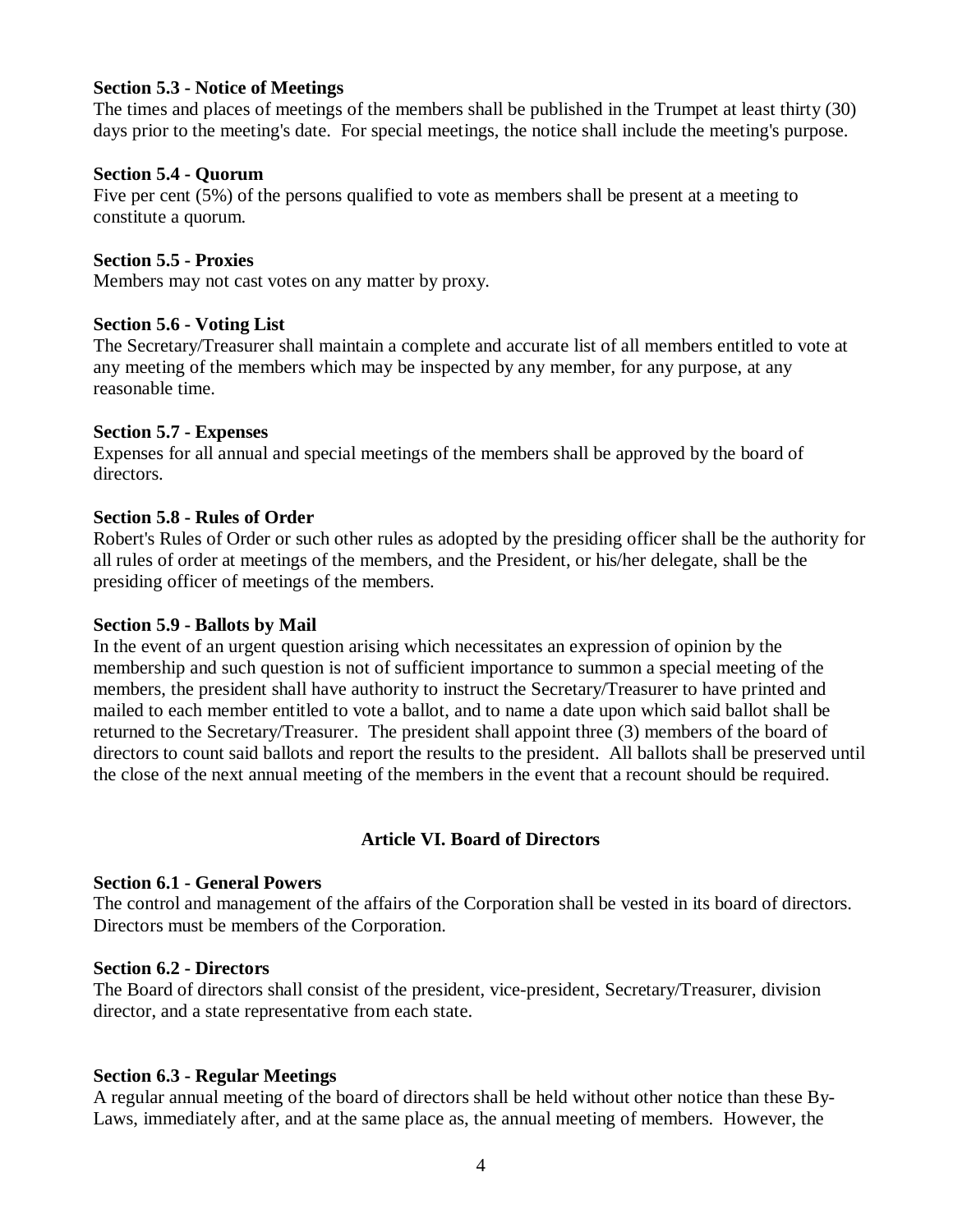board of directors may select an alternate date and location for its regular annual meeting provided that it is held no later than the first full weekend in December. The board of directors may provide by resolution of the time and place for the holding of additional regular meetings of the board without other notice than such resolution.

#### **Section 6.4 - Special Meetings**

Special meetings of the board of directors may be called by the president or at the request of the majority of directors. The person or persons authorized to call special meetings of the board may fix any place as the place for holding any special meeting called by them. If the president determines that an unusual emergency exists, he or she is authorized to arrange a conference call of all the directors for the purpose of taking action to resolve such emergency.

## **Section 6.5 - Notice of Special Meetings**

Notice of any special meeting of the board of directors shall be given at least two (2) days previously thereto by written notice delivered personally or sent by mail or telegram to each director at his address as shown by the records of the Corporation. Any director may waive notice of any meeting. The attendance of a director at any meeting shall constitute waiver of notice of such meeting, except where a director attends a meeting for the express purpose of objecting to the transaction of any business because the meeting is not lawfully called or convened. Neither the business to be transacted at, nor the purpose of, any regular or special meeting of the board need be specified in the notice or waiver of notice of such meeting, unless specifically required by law of these By-Laws.

#### **Section 6.6 - Quorum**

A majority of the entire board of directors shall constitute a quorum. However, when filling vacancies occurring in the board of directors, a majority of the existing directors shall constitute a quorum.

#### **Section 6.7 - Manner of Acting**

The act of majority of the directors present at a meeting at which a quorum is present shall be the act of the board of directors.

## **Section 6.8 - Informal Action by Directors**

Any action required or permitted to be taken at any meeting of the board of directors or of any committee thereof may be taken without a meeting, if prior to such action a written consent to such action is signed by a majority of members of the board or of such committee as the case may be, and such written consent is filed with the minutes of proceedings of the board or committee.

## **Section 6.9 - Power to Appoint Executive Committee**

The board of directors shall have power to appoint by resolution adopted by a majority of the entire board an executive committee composed of two or more directors, who, to the extent provided in such resolution, shall have and exercise the authority of the board of directors in the management of the business of the Corporation between meetings of the board.

#### **Section 6.10 - Articles of Incorporation and By-Laws**

The membership shall have the power to adopt and amend the By-Laws and to restate the Corporation's Articles of Incorporation through a resolution adopted by a two-thirds (2/3) majority of the members present and voting at an annual or special meeting.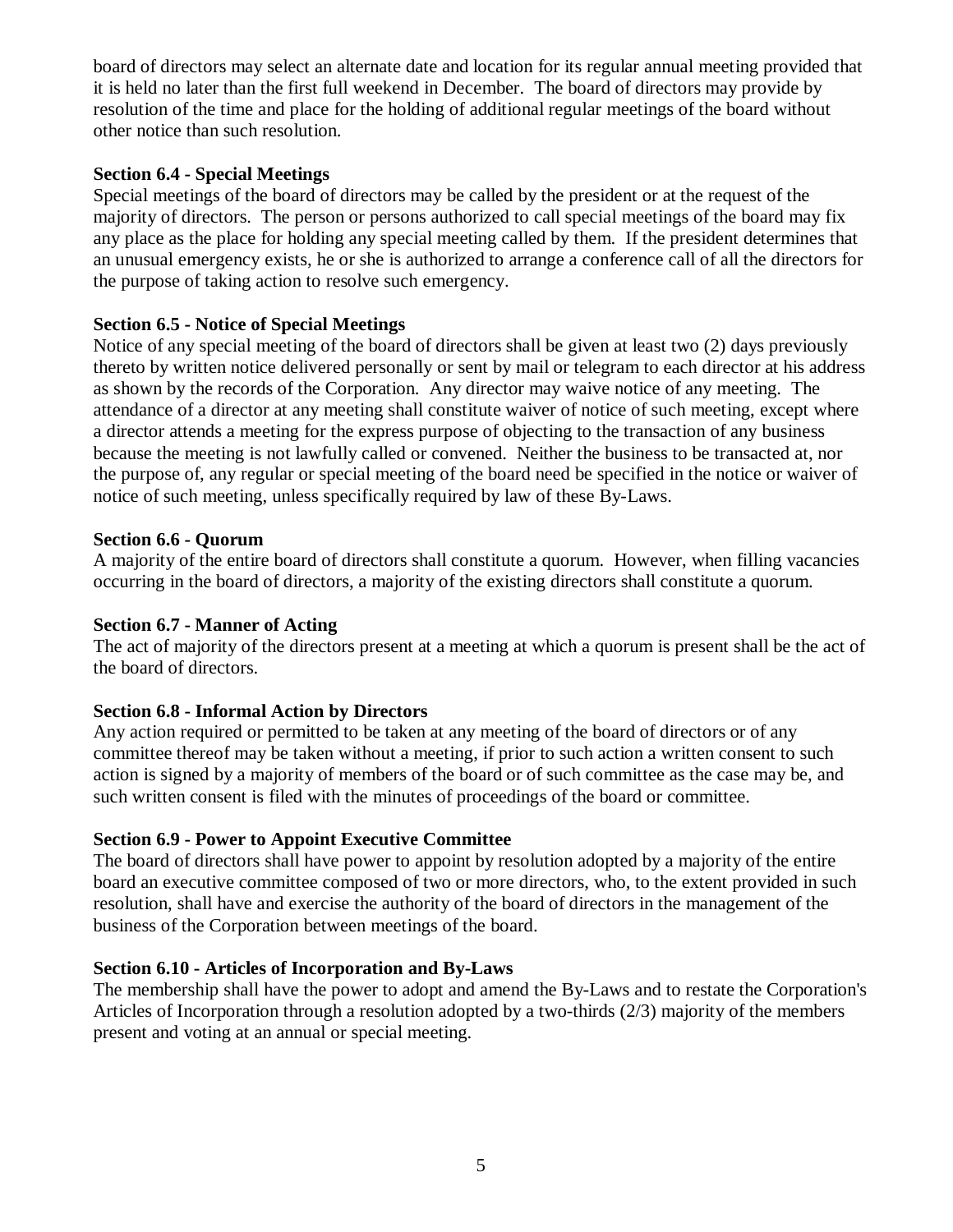#### **Section 6.11 - Removal of Officers**

The board of directors may remove an officer from his office for cause by an affirmative vote of eighty-percent (80%) of the directors. The removal of an officer shall also constitute the removal of the individual as director.

#### **Section 6.12 - Delegation of Powers**

For any reason deemed sufficient by the board of directors, whether occasioned by absence or otherwise, the board may delegate all or any of the powers and duties of any officer to any other officer or director, but no officer or director shall execute, acknowledge or verify any instrument in more than one capacity.

#### **Section 6.13 - Audits**

The board of directors shall cause to be made an annual audit of all books and accounts. This audit shall be presented to the members at the annual meeting of the members.

#### **Section 6.14 - Meeting Expenses**

Expenses for all regular and special meetings shall be determined by the board of directors.

#### **Section 6.15 – Executive Director**

The Board of Directors are authorized to contract for the services of an Executive Director and at such time as an Executive Director is hired, to reassign any or all of the duties of the Secretary/Treasurer as prescribed in these by-laws. The Executive Director will not be a member of the Board of Directors.

## **Article VII. Officers**

#### **Section 7.1 - Officers**

The officers of the Corporation shall be the president, vice-president, secretary/treasurer, division director and a representative from each of the six states in the division

#### **Section 7.2 - Eligibility**

Any member seeking election as an officer must:

A. Be a Regular member in good standing of both the Corporation and the International Association of Fire Chiefs, Inc.;

B. Have paid all dues and assessments and be in attendance at the annual meeting of the members;

C. Have not retired from the Fire Service prior to seeking an elective office, with the exception of the secretary/treasurer;

D. In the event an officer retires from the Fire service while holding an elective office, he or she may continue to hold said office until the next annual meeting of the members when his or her successor shall be elected;

E. A retired member seeking election to the office of secretary/treasurer of the Corporation shall be a member in good standing of both the Corporation and the International Association of Fire Chiefs, Inc.

## **Section 7.3 - Election and Term of Office**

The president, vice-president, secretary/treasurer and division director shall be elected by ballot of the members at the annual meeting of the members. The state representatives shall be elected by the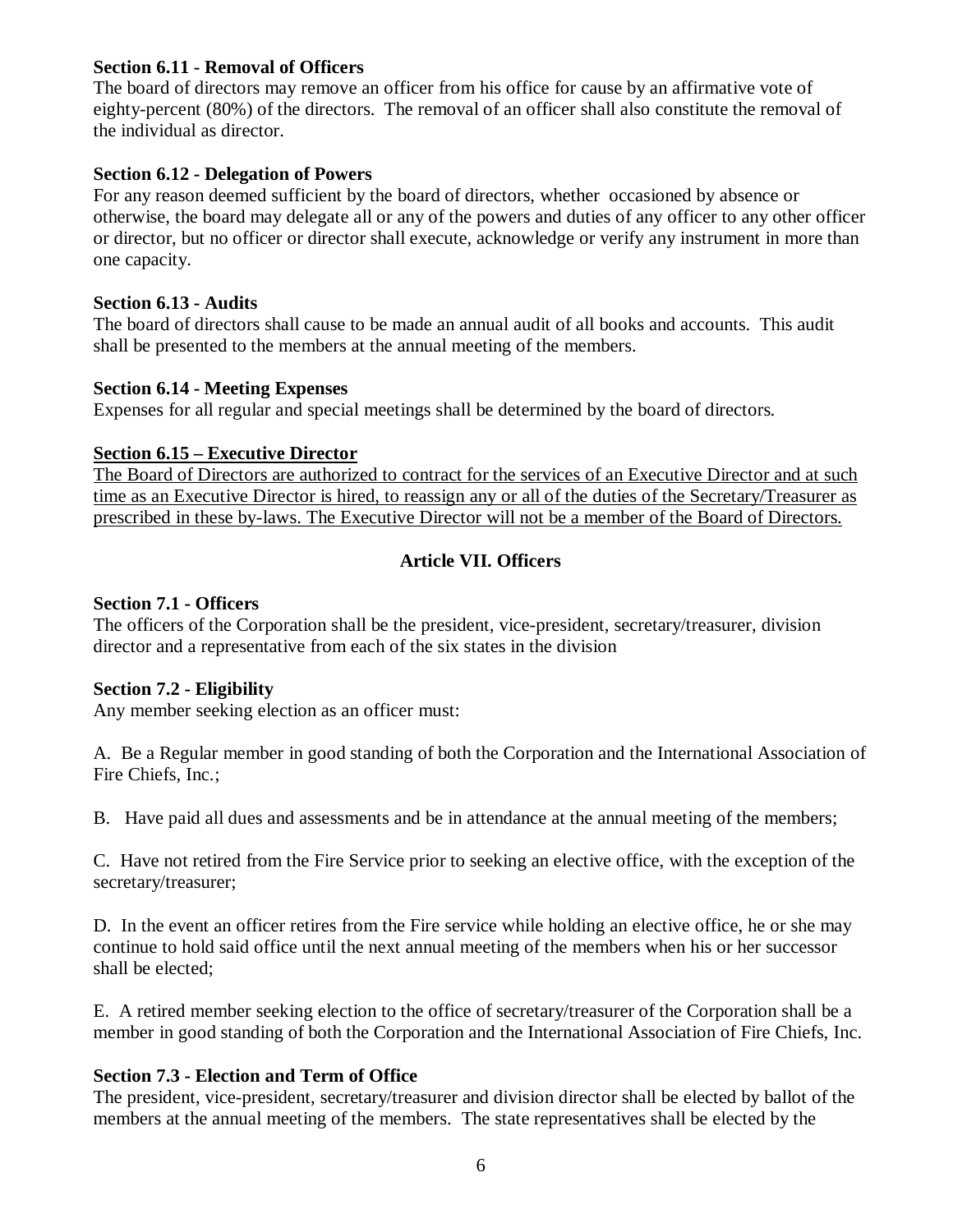respective members of each state at separate caucuses of each state. The president and vice-president shall have a term of two (2) years or until the next annual meeting of the members when their successors shall be elected. The division director and the secretary/treasurer shall have a term of three (3) years or until the next annual meeting of the members when their successors shall be elected. The state representatives shall have a term of three (3) years or until the next annual state meeting of the members when his or her successor shall be elected.

#### **Section 7.4 - Vacancies and Resignations**

In the event of a vacancy occurring in the office of the president, or his successors, the next officer in line shall assume all the duties and authorities of the vacant office after formal notification in writing by the board of directors. The board of directors shall elect a successor for the unexpired term of any officer who has succeeded the president. In the event of a vacancy in the office of secretary/treasurer, an acting secretary/treasurer shall immediately be appointed by the president, with the approval of the board of directors, to serve the unexpired term. In the event a state representative shall resign, die or otherwise be incapable of serving, the state represented shall immediately fill such vacancy in accordance with the procedure specified in its own constitution and by-laws for filling vacancies within its own organization. Should a vacancy occur in the office of division director, the president may appoint himself or a member of the Corporation to temporarily serve as the division director until the next annual conference when a member of the Corporation shall be elected to the office of division director for a full three (3) year term.

#### **Section 7.5 - Nominations and Elections**

The following nomination and election procedures shall apply to the offices of president, vicepresident, secretary/treasurer and division director.

A. The Committee on Nominations and Elections shall present its report at the annual meeting of the members giving a complete list of the nominations for the elective officers of the Corporation. Where the Committee on Nominations and Elections deems it to be in the best interest of the Corporation to nominate two (2) or more candidates for any office, it may so report in order that the choice may be decided by ballot of the members present at the meeting. The presiding officer shall call for nominations from the floor for each elective office. Nominations from the floor shall require the nominee's concurrence in writing or his verbal concurrence from the floor at the time of nomination. After calling three (3) times for further nominations, hearing none, the presiding officer shall declare the nominations closed.

B. No nominating speeches or statements supporting any candidate shall be made by anyone, except that each candidate seeking elective office, or one of his supporters, may address the Corporation members on behalf of the candidate.

C. For any office for which there is only one (1) candidate nominated, the presiding officer shall instruct the chairman of the Committee on Nominations and Elections as a representative of the Corporation to cast a ballot for said candidate and shall there upon declare said candidate elected.

D. In the election of officers, the candidate receiving the highest number of votes for each office shall be declared elected. In the event of a tie vote, the voting on the second ballot shall be confined to the candidates so tied. The second ballot shall take place immediately following the report of the Committee on Nominations and Elections that a tie vote does exist. The second ballot shall be subject to the same procedure as the first ballot.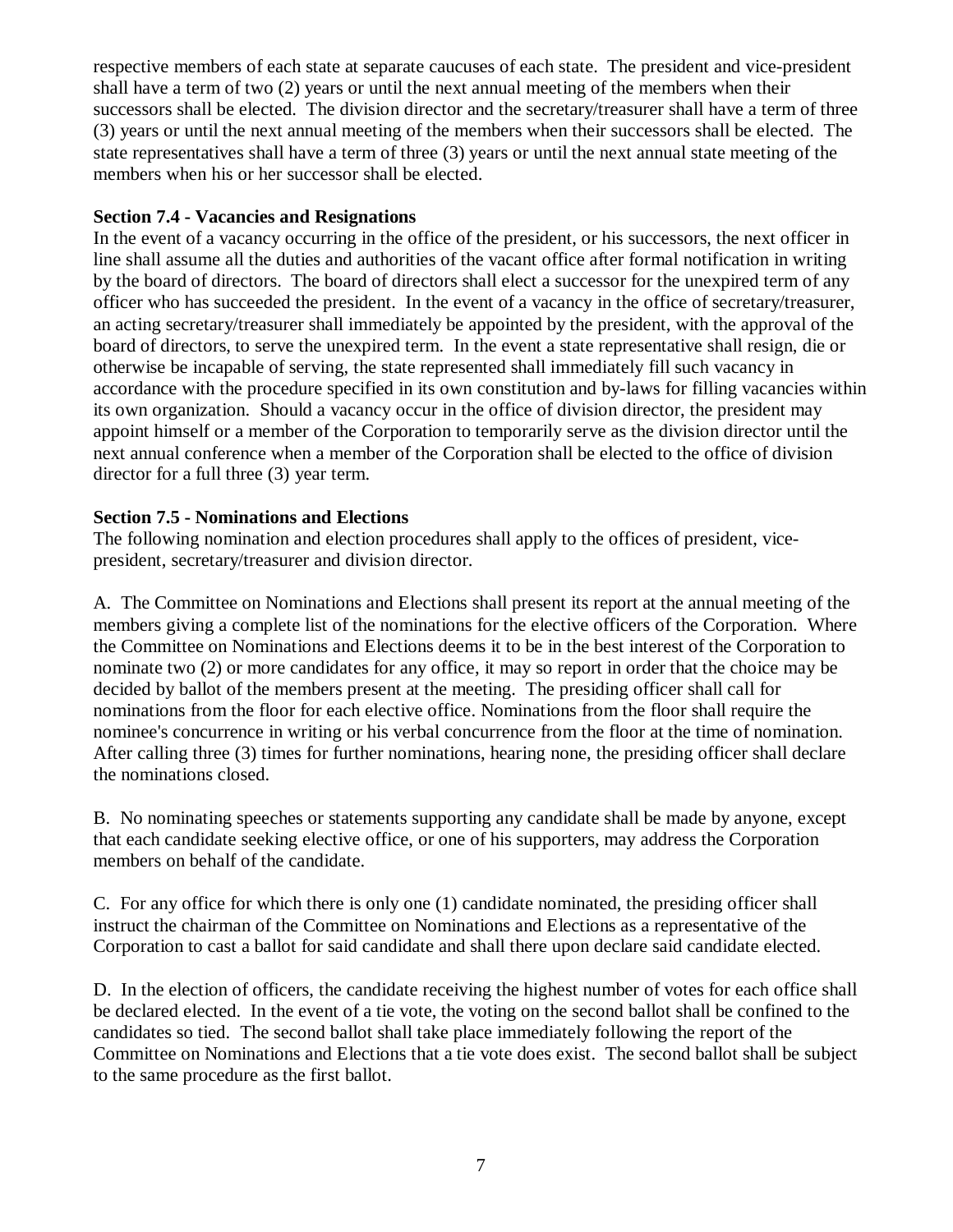E. The complete conduct of the elections and decisions in any matters of dispute that may arise during such elections shall be in the hands of the committee on Nominations and Elections. The president, when appointing the Committee on Nominations and Elections, shall appoint a chairman of said committee who shall be its spokesman to announce its decisions and rulings to the presiding officer.

## **Section 7.6 - Installation of Officers**

The installation of officers shall take place at the annual meeting of the members immediately following their election with appropriate ceremonies. All newly elected officers shall take the following oath of office:

"I\_\_\_\_\_\_\_\_\_\_\_\_\_ hereby swear that I will support the Articles of Incorporation and By-Laws and at all times bear true allegiance to the goals and purposes of the Great Lakes Division of the International Association of Fire Chiefs and the International Fire Chiefs, Inc. I further swear to perform the duties and responsibilities of my office to the best of my ability, and at the end of my term of office, I will deliver to my successor all records of said office. So help me God."

## **Article VIII. Duties of Officers**

## **Section 8.1 - President**

A. Shall be official representative and spokesman for the Corporation.

B. Shall preside as chairman at all meetings of the Corporation and at the meetings of the board of directors.

C. Shall appoint all committees, including those not otherwise provided for in the Articles of Incorporation and By-Laws.

D. Shall perform such other duties as are prescribed by the board of directors, and shall sign all papers executed by or on behalf of the Corporation.

E. Shall rule on the approval of all unbudgeted expenses of the Corporation not to exceed \$500.00.

## **Section 8.2 - Vice-President**

A. In the absence or inability of the president to perform all the duties of his office, the first vicepresident shall be directed by the board of directors to immediately assume all the duties and responsibilities of the office of president.

B. Shall assist the president in every way possible to fulfill the duties of his office.

C. In addition to the duties assigned by the president, shall perform such other duties as may be required by the Corporation's members or board of directors.

## **Section 8.3 – Secretary/Treasurer**

A. It shall be the duty of the secretary/treasurer to be responsible for the custody of all the assets of the Corporation.

B. All the monies of the Corporation shall be deposited in proper accounts, and where applicable, drawing the highest rate of return consistent with the greatest safety for the funds in the name of the Corporation.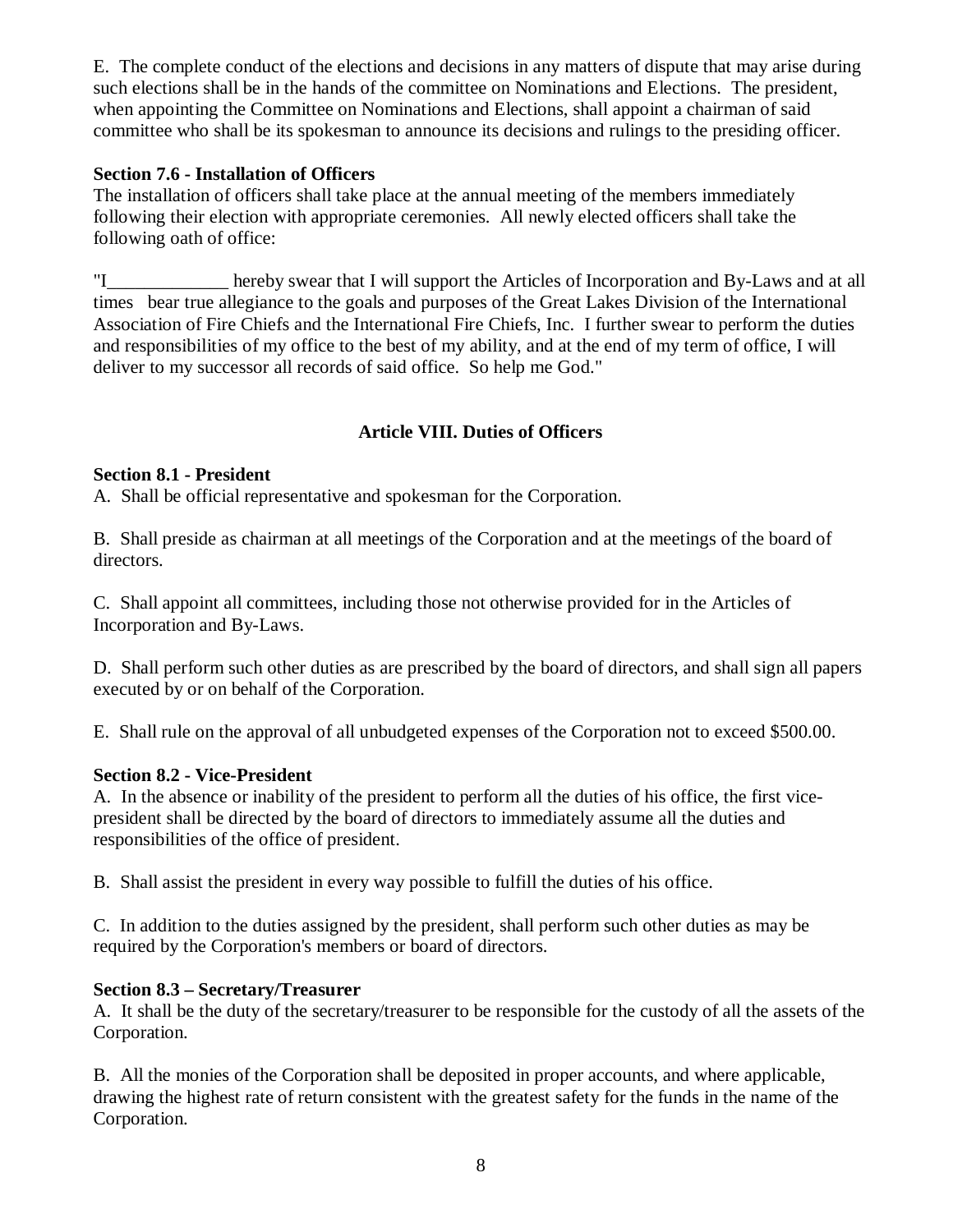C. Shall supervise the collection and disbursements of all funds and shall disburse such funds of the Corporation in accordance with the By-Laws of the Corporation.

D. The secretary/treasurer shall attend to and perform such duties pertaining to the office, or as may be directed by the board of directors.

E. Shall attend all meetings of the Corporation, the Annual Conference of the International Association of Fire Chiefs, Inc., the Corporation's board of director meetings, and the International Secretaries' Meeting. Shall keep full minutes of the proceedings at all Corporation meetings and at the Corporation's board of directors meetings.

F. Shall at each annual meeting of the members of the Corporation submit a written report of the activities of his office for the preceding year, and also submit a report of the Corporation's financial condition.

G. Shall prepare or have prepared complete reports of the annual meeting of members and annual board directors meeting which shall be published in the Trumpet.

H. Shall publish and mail to all members a minimum of three (3) Trumpets annually containing items of interest to the membership. The Trumpet shall be published immediately prior to the annual meeting of the members and contain the time and place of meetings.

I. May employ, with the consent of the board of directors, such assistance as deemed necessary to discharge the duties of the office.

J. The secretary/treasurer shall be allowed a monthly sum for expenses, said sum shall be prescribed by the board of directors at the annual board of directors meeting. Out of this sum, the secretary/treasurer shall be expected to attend the Annual conference of the International Association of Fire Chiefs, Inc.

K. Shall be responsible for the preparation of the annual budget which shall be presented to the board of directors at their annual meeting for their approval.

L. Shall assist and cooperate with the chairman of all committees appointed by the president.

M. Shall be responsible for coordinating all Corporation business.

N. The duties of the Secretary/Treasurer may be assigned to an Executive Director or similar staff person at the direction of the Board of Directors.

#### **Section 8.4 - State Representatives**

They shall assist the president of the Corporation and the International Association of Fire Chiefs, Inc. in promoting the principals and policies of both the Corporation and the International Association of Fire Chiefs, Inc., and shall act as committee men in the securing of new members.

#### **Section 8.5 - Division Director**

A. Shall represent the Corporation at the meetings of the board of directors of the International Association of Fire Chiefs, Inc.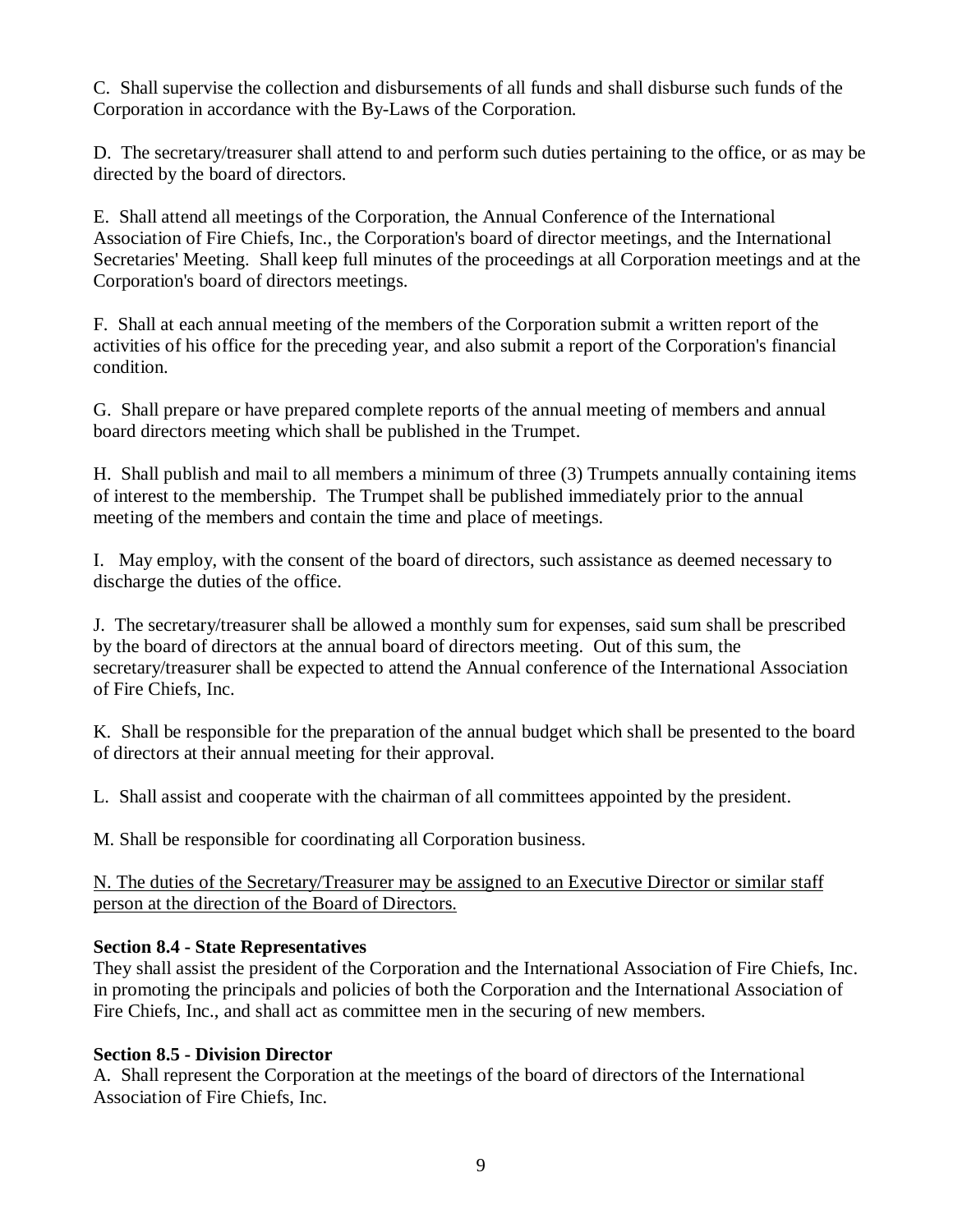B. Shall act in accordance with the directives and instructions of the members and the board of directors of the Corporation when attending the International Association of Fire Chiefs, Inc. board meetings.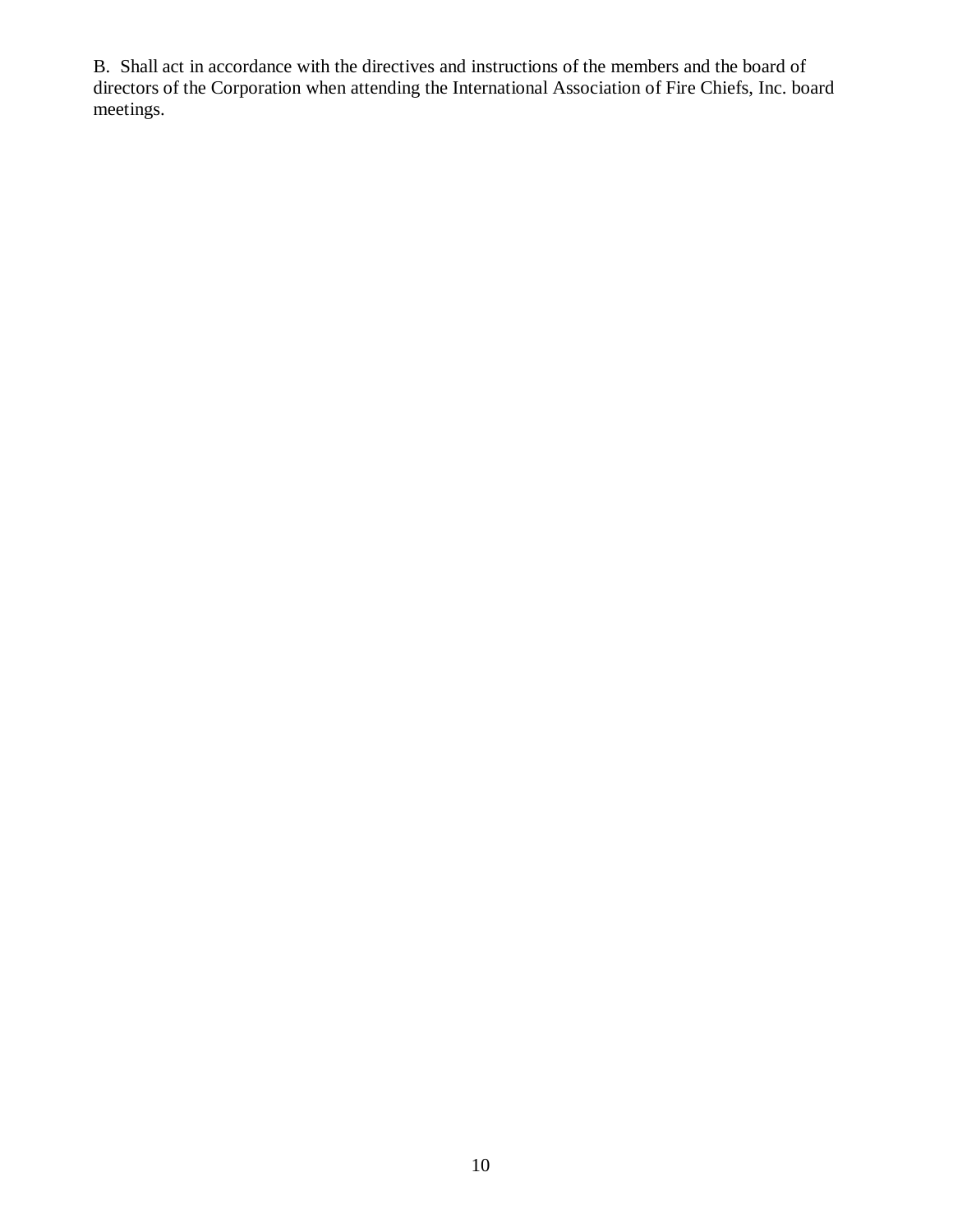## **Article IX. Committees**

#### **Section 9.1 - Committees**

The standing committees of the Corporation shall be:

- A. Articles of Incorporation and By-Laws
- B. Nominations and Elections

The president may create additional committees as he/she deems necessary and such committees shall end with that president's term of office.

## **Section 9.2 - Composition**

Committee representatives and alternate representatives shall be selected by the president and shall hold office until their resignation or replacement by the president.

#### **Section 9.3 - Reports**

Each committee shall be required to submit a report of its activities for the presentation at the annual meeting of the members.

## **Article X. Fiscal Year**

#### **Section 10.1 - Fiscal Year**

The Fiscal year of the corporation shall begin on the first day of January and end on the thirty- first day of December in each year.

## **Article XI. Corporate Indemnification**

#### **Section 11.1 - Indemnification**

To the extent not inconsistent with Indiana law, every person (and the heirs and personal representative of such person) who is or was a director or officer of the Corporation shall be indemnified by the Corporation as provided by Indiana Code Chapter 23-17-16.

## **Article XII. Consistency with Parent Organization**

#### **Section 12.1 - Consistency with Parent Organization**

If any provisions of these By-Laws are or become in conflict with the International Association of Fire Chiefs, Inc., such provision shall be invalid.

## **Article XIII. Expenses**

#### **Section 13.1 - Expenses**

No officer, director or member shall incur any expense in the name of the Corporation without the prior approval of the board of directors. In the case of an emergency, the president is empowered to authorize the expenditure of sufficient funds to meet the emergency.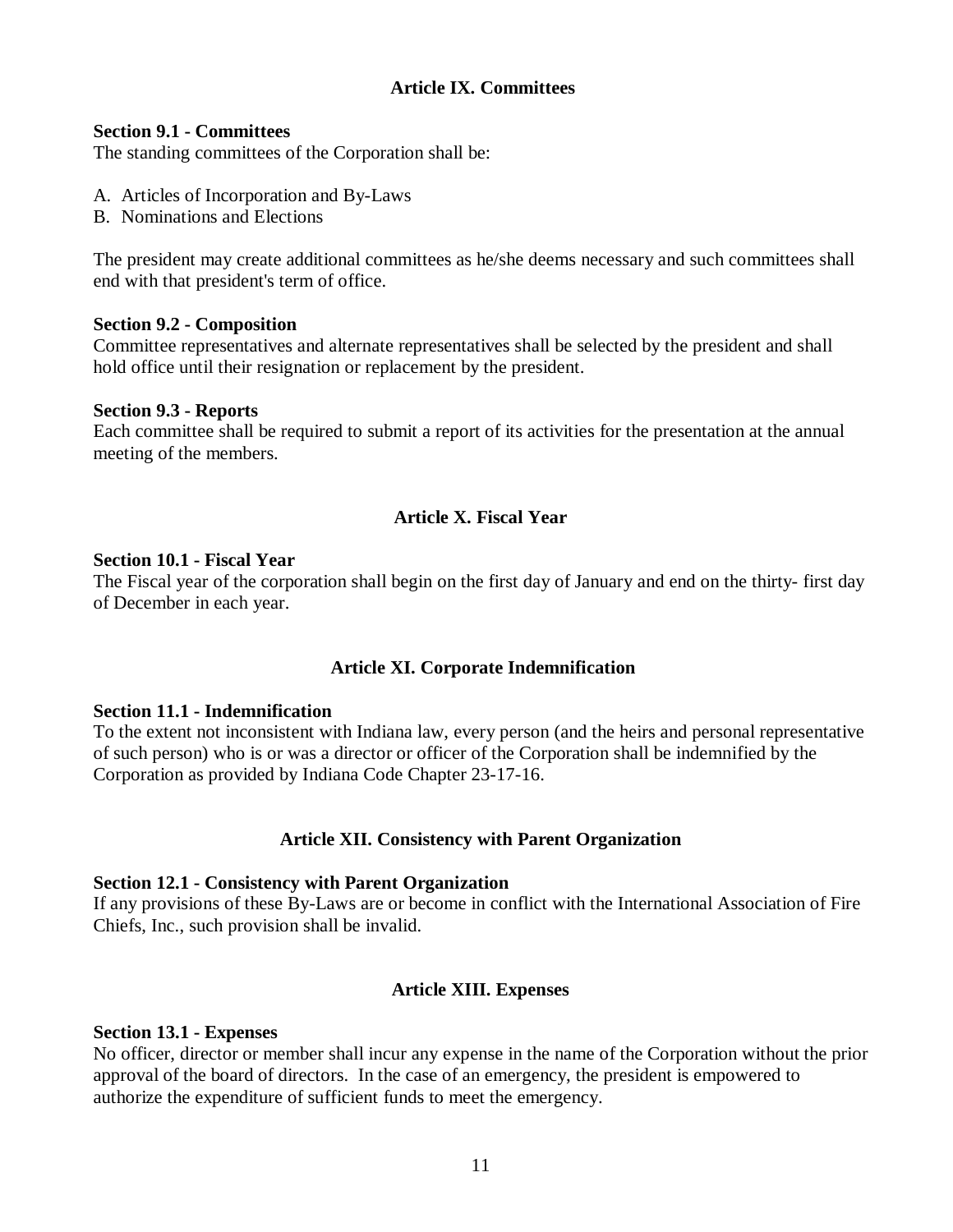## **Article XIV. Bonding**

## **Section 14.1 - Bonding**

The secretary/treasurer and other officers or agents authorized by the board of directors shall be bonded by the Corporation in an amount approved by the board of directors.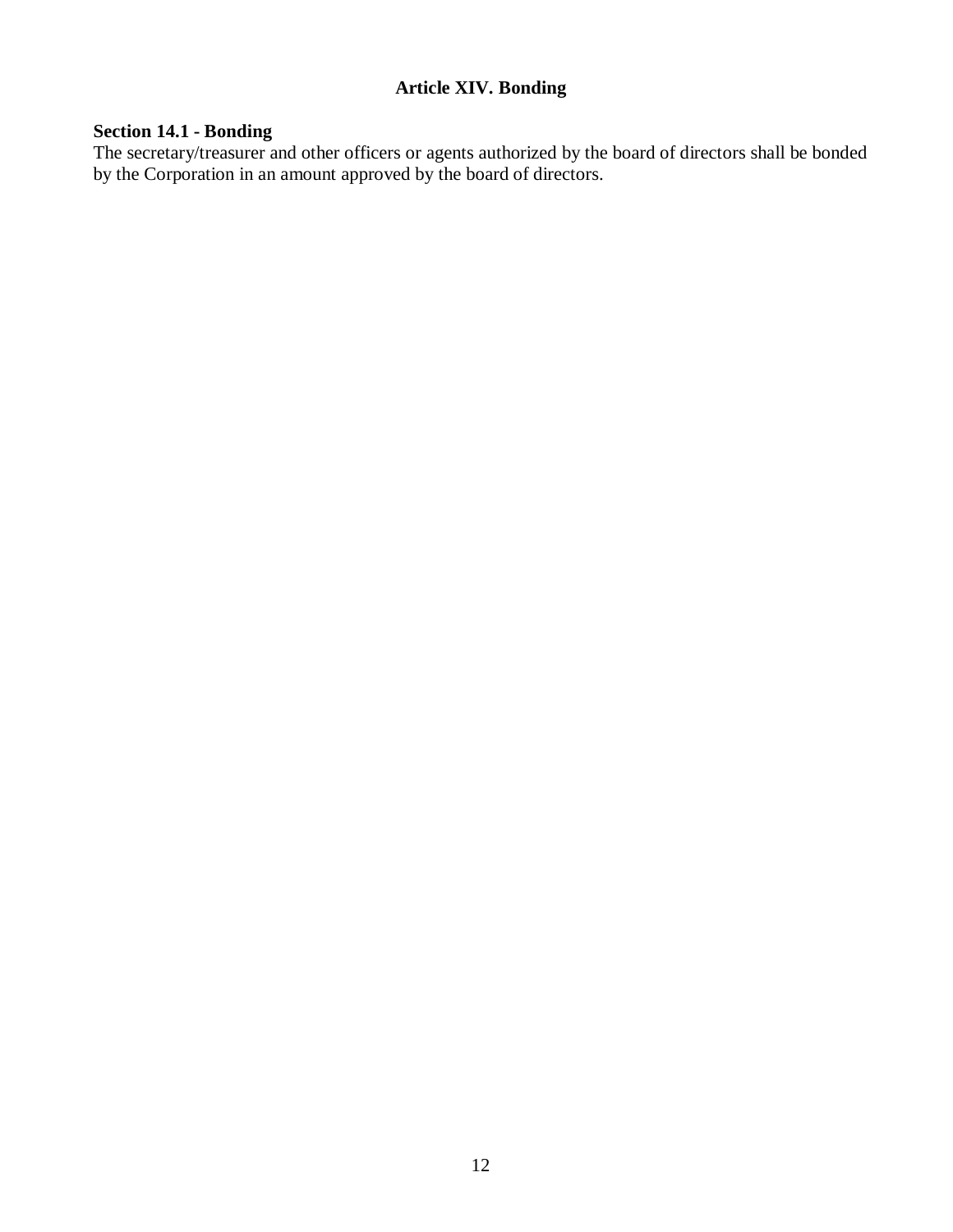## **RULES OF ORDER**

*Does not need membership approval, may be changed by vote of the Board of Directors*

## **Section 1**

The Presiding Officer shall preserve order and decorum and shall take no part in debates while he is presiding. All questions of order shall be decided by him subject to an appeal to the Division, and upon such an appeal, the vote shall be taken without debate. The Presiding Officer may state his reasons for the decision given and shall put the question as follows "Shall the decision of the Chair be sustained?" A two-third majority of those present and voting shall be necessary to reverse the decision of the chair.

## **Section 2**

Every member, when he speaks or offers a motion, shall rise in his place, state his name and place of residence and respectfully address the Presiding Officer, and when he has finished speaking shall at once resume his seat. When speaking he shall confine himself to the question under debate.

## **Section 3**

When two (2) or more members rise to speak at the same time, the Presiding Officer shall decide who is entitled to the floor.

## **Section 4**

A member called to order shall immediately cease speaking and resume his seat until the point of order in question has been decided when he shall again be entitled to the floor.

## **Section 5**

A motion to take the previous question shall always be in order except when a member is in possession of the floor, and must be put without debate, and if supported by a majority vote of the members present and voting, shall be declared carried, and no further debate or amendments shall be in order until the main question shall have been decided.

## **Section 6**

A motion to adjourn shall always be in order except when a member is in possession of the floor, or a vote is taken, or it has been decided that a vote shall be taken. A motion to adjourn is not debatable, but a motion to adjourn at or to a given time is open to debate.

## **Section 7**

The consideration of any proposed amendments to the Constitution, Bylaws or Rules of Order, of which notice has been duly given prior to the opening of the Annual Meeting, shall be the first order of business at the annual meeting

## **Section 8**

Where a blank is to be filled in by the insertion of an amount or a date, the largest amount or the furthest date shall be voted on.

## **Section 9**

Any question coming before the meeting for which no provision has been made in the Constitution, Bylaws or Rules of Order, the Presiding Officer shall be guided in his decision by the rules laid down in Roberts Rules of Order.